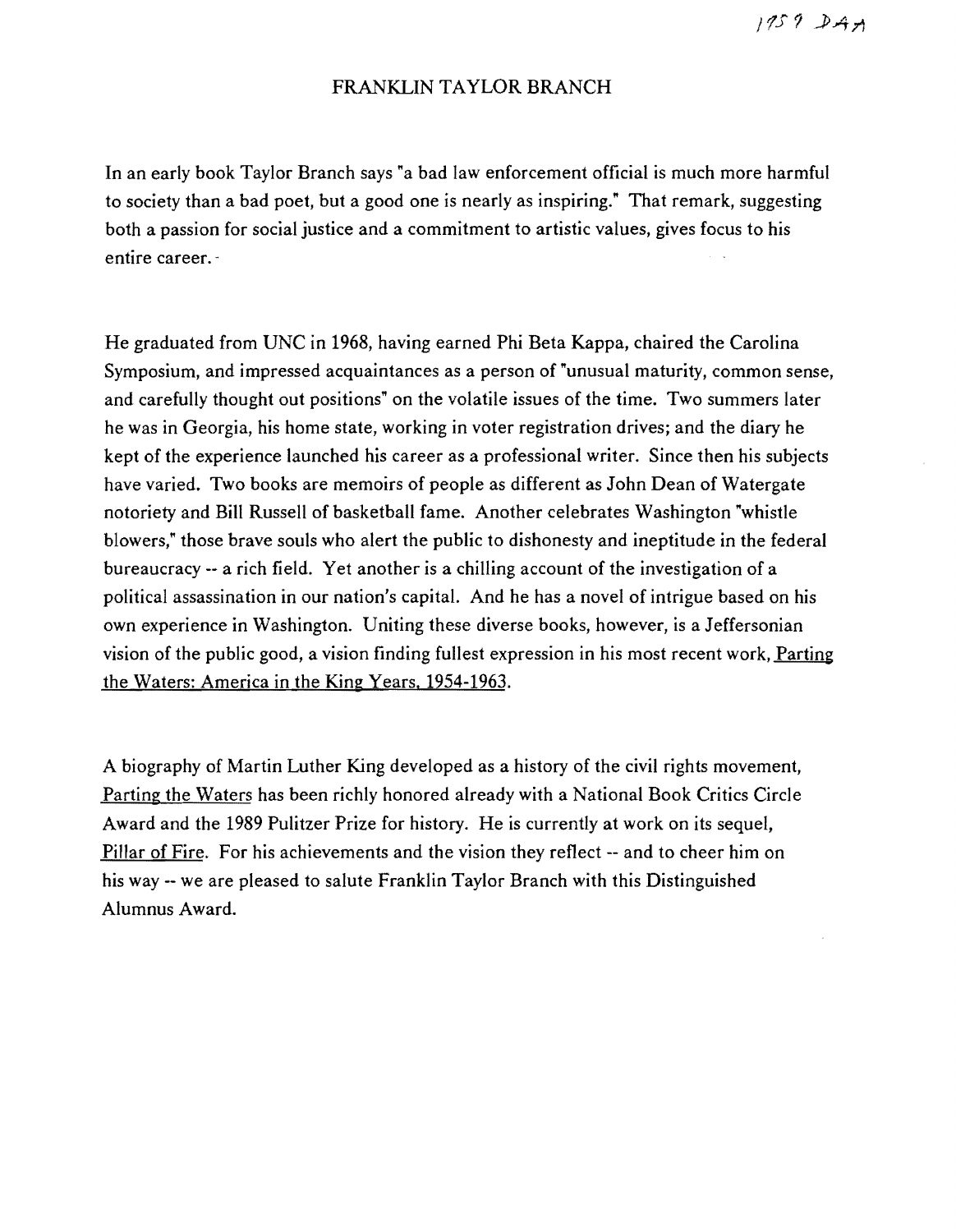# ANNE COFFIN HANSON

To become an authoritative scholar, a stimulating teacher, and a respected administrator may well be the classic goals in academic life. To achieve one or two of them is admirable. To accomplish all three, as Anne Coffin Hanson has done, is truly remarkable.

Born in Kinston, N. c., she displayed her adventurous spirit by traveling to Los Angeles for undergraduate work, her wisdom by returning to Carolina for a Masters degree in art in 1951, and something of her enterprise by creating the cave at the Rathskellar on Franklin Street while here. Her career began auspiciously with publication by the Clarendon Press in 1965 of her study of the beautiful fifteenth-century fountain on the Piazza del Campo in Siena. In 1970 she joined the faculty of Art History at Yale. Two years later she was named president of the College Art Association of America (the first woman to hold that important post), and in 1974 became chair of her home department (the first woman to lead a department at Yale). Her position as a world authority on Edouard Manet was recognized by the Charles Rufus Morey Award in art history for her Manet and the Modern Tradition in 1977. The next year she succeeded to the prestigious John Hay Whitney chair at Yale, where she continues the productive teaching so well represented by the book, The Futurist Imagination in 1983, a groundbreaking study produced by a seminar under her careful guidance.

We must suppose that such a rounded career results from her awareness of how great art resolves problems of diversity through proportion and harmony. On the present occasion we have the pleasure of highlighting the Carolina blue in the picture of Anne Coffin Hanson's career with this Distinguished Alumna Award.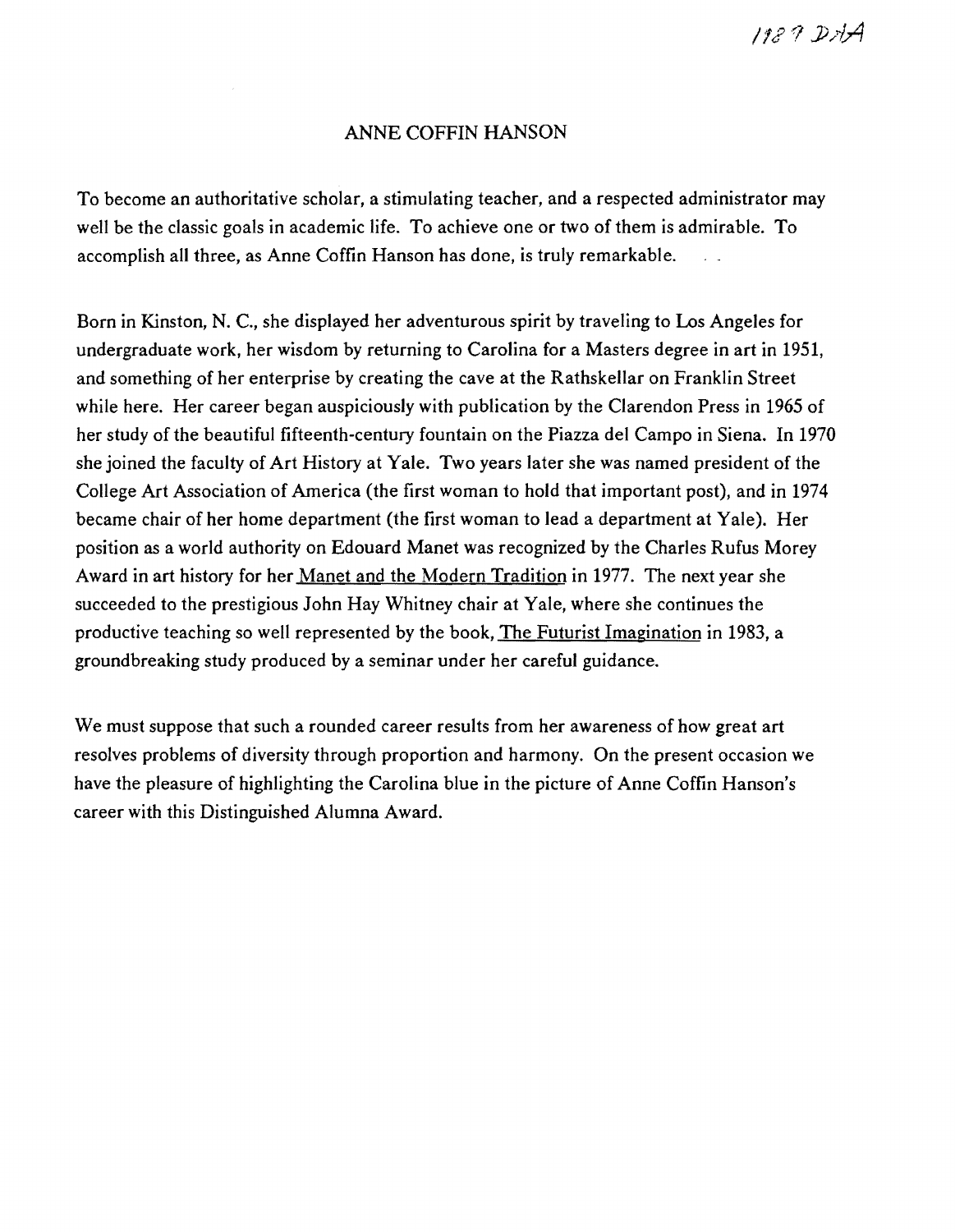1989 DAA

#### ALEXANDER JULIAN, II

Imagination, enterprise, public spirit -- these qualities are cherished by the University in its sons and daughters, and nowhere are they exemplified more vividly than in the career of Alexander Julian; II. The well-worn caption HOMETOWN BOY MAKES GOOD is appropriate here, for indeed he grew up in Chapel Hill, attended UNC (the while managing his father's Franklin Street clothing store, then operating his own), left the Village in 1973, and by the end of the decade had established himself among the leading clothing designers in America. Now all of us know his work: from walking through stores, viewing our neighbors or "The Cosby Show" and "Family Ties," looking in our own closet, or watching the pleated Charlotte Hornets.

While expanding his range of designs and modes of merchandising, he has also been generous with his expertise for public enrichment. At the Whitney Museum of Art he serves as cochairman of the American Fashion Council, and he is vice chairman of "500 Years," a Presidential committee working with several organizations to develop a historical exhibit of American clothing that will premier at the Brooklyn Museum in 1992, then tour the country. Additionally, he has established his own Foundation for Aesthetic Understanding, a foundation working through educational programs to increase children's awareness of the world of their senses.

His career has been stitched together by a succession of major professional awards. In 1977 he became the youngest designer ever to win the Coty Award for Menswear, and most recently (in 1988) he was presented the Cutty Sark Career Achievement Award in Clothing Design. Today we add our recognition of Alexander Julian's creativity, entrepreneurial achievement, and public service with this Distinguished Alumnus Award.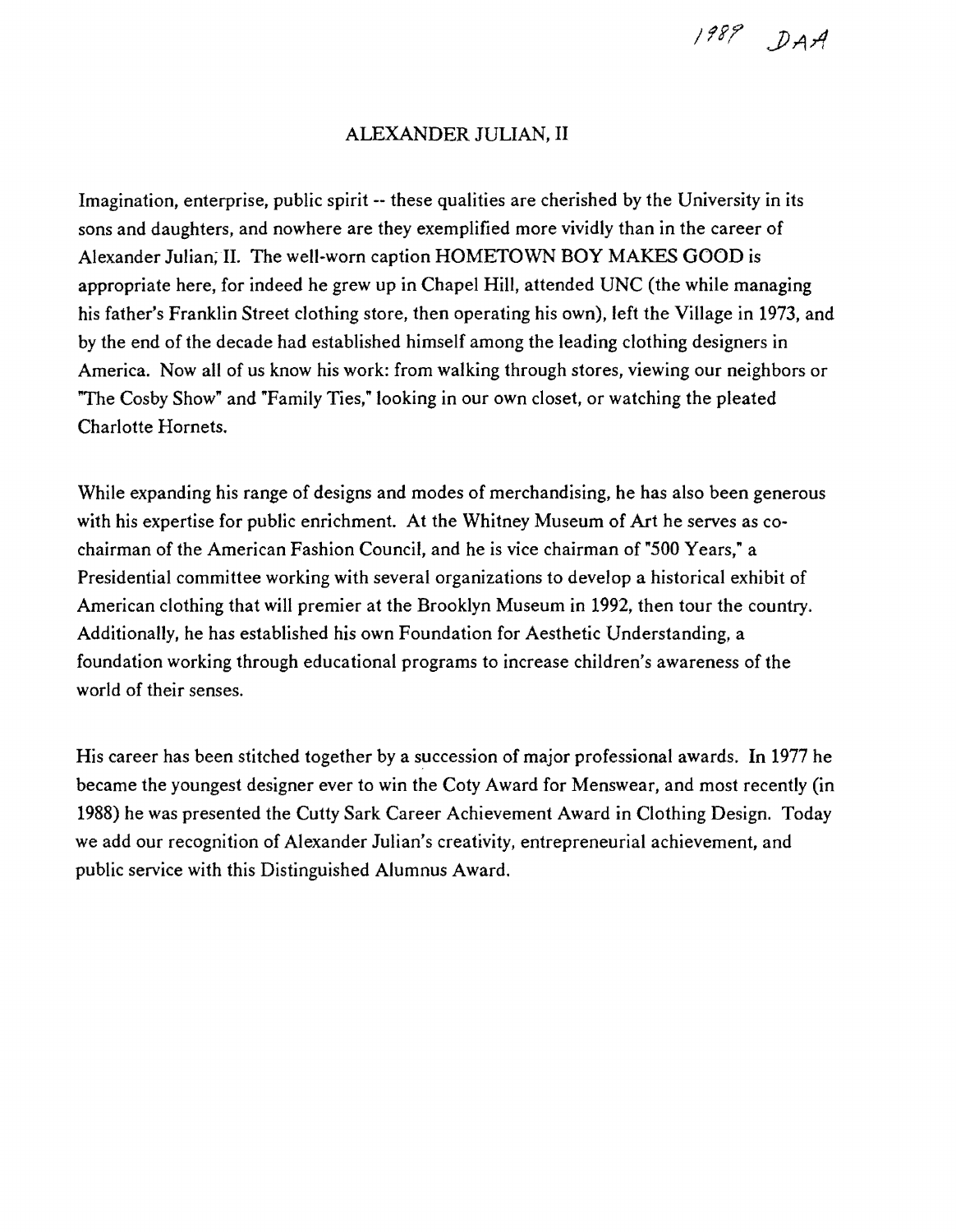

### WARREN WINKElSTEIN, JR.

Historically, epidemics rank high among the frightening facts of human experience. For ages they were viewed as natural disasters or divine inflictions, before which humankind was helpless. If today. we better understand diseases affecting large numbers of people at the same time in a certain area, and if we have realistic hopes of controlling them, our progress is due in no small part to the science of epidemiology, a field in which Warren Winkelstein, Jr. has labored four decades with gratifying and widely recognized success.

After a B.A. from this University in 1943 and medical training elsewhere, he began his professional career in the early 1950s as an officer in the United States Public Health Service in Vietnam. Since then he has held a number of strategic public and academic positions, most recently serving as Dean of the School of Public Health at the University of California at Berkeley. Throughout his career, his research has been at the forefront of public health concerns: immunization for infectious diseases, the relation between disease and air pollution, and now the modes by which the AIDS virus is transmitted. In all of these areas his work has had life-saving results.

Just as his field work has focused on Vietnam and Japan, South America and Africa, Great Britain and the United States, so is his reputation world-wide -- attested by his service as consultant to the British House of Lords Subcommittee on Medical Research, a Gold Medal from the National University of Ascuncion, Paraguay, and a Distinguished Alumnus Award from the Syracuse Medical Alumni Association. During this fiftieth anniversary of our own distinguished School of Public Health, it is especially fitting that we bestow on Warren Winkelstein, Jr. this Distinguished Alumnus Award.